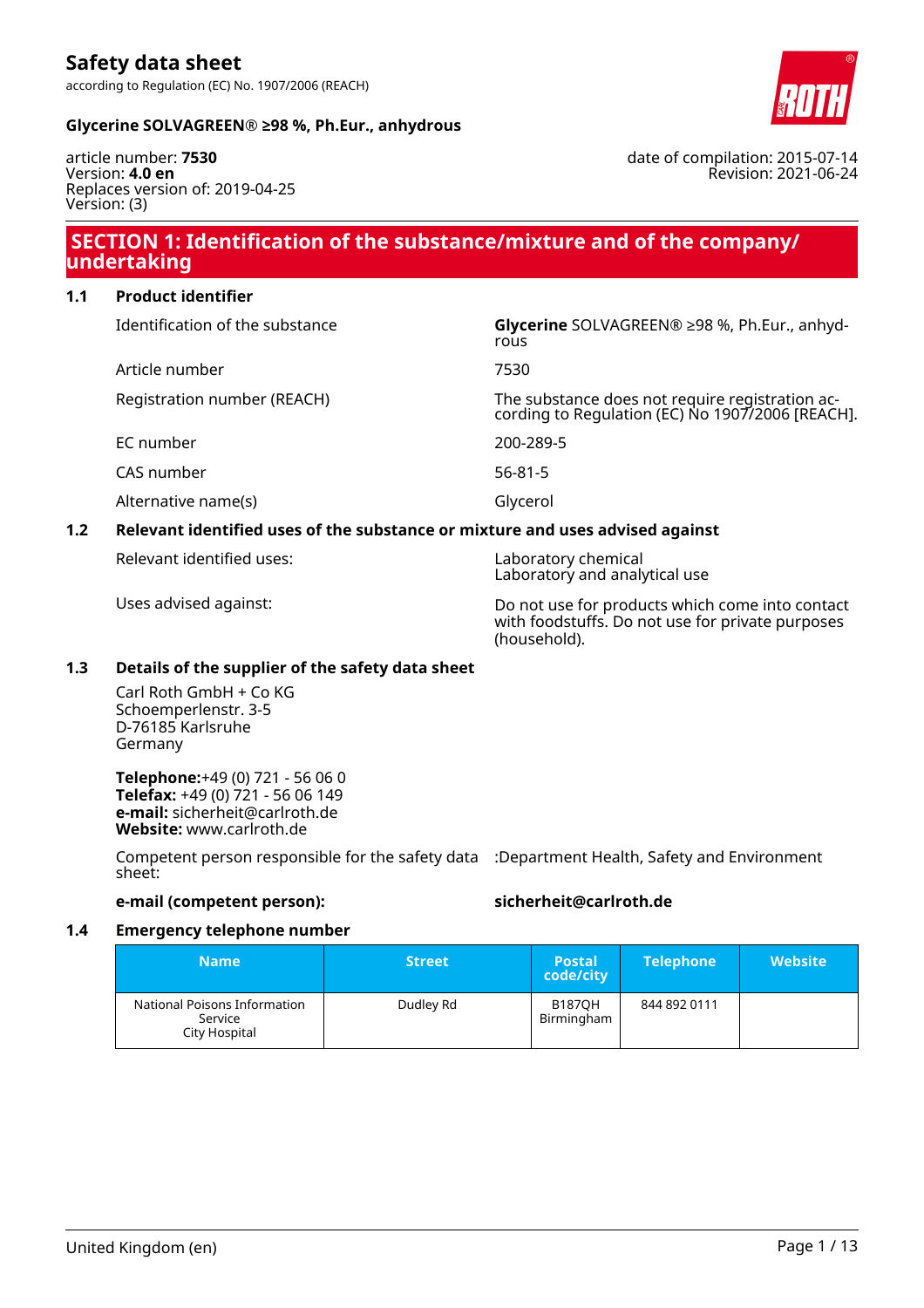according to Regulation (EC) No. 1907/2006 (REACH)



### **Glycerine SOLVAGREEN® ≥98 %, Ph.Eur., anhydrous**

article number: **7530**

### **SECTION 2: Hazards identification**

### **2.1 Classification of the substance or mixture**

### **Classification according to Regulation (EC) No 1272/2008 (CLP)**

This substance does not meet the criteria for classification in accordance with Regulation No 1272/ 2008/EC.

### **2.2 Label elements**

# **Labelling according to Regulation (EC) No 1272/2008 (CLP)**

not required

### **2.3 Other hazards**

Special danger of slipping by leaking/spilling product.

### **Results of PBT and vPvB assessment**

According to the results of its assessment, this substance is not a PBT or a vPvB.

### **SECTION 3: Composition/information on ingredients**

### **3.1 Substances**

| Name of substance | Glycerine               |
|-------------------|-------------------------|
| Molecular formula | $C_3H_8O_3$             |
| Molar mass        | 92,09 $9/_{\text{mol}}$ |
| CAS No            | $56 - 81 - 5$           |
| EC No             | 200-289-5               |

### **SECTION 4: First aid measures**

### **4.1 Description of first aid measures**



### **General notes**

Take off contaminated clothing.

### **Following inhalation**

Provide fresh air. In all cases of doubt, or when symptoms persist, seek medical advice.

#### **Following skin contact**

Rinse skin with water/shower.

#### **Following eye contact**

Rinse cautiously with water for several minutes. In all cases of doubt, or when symptoms persist, seek medical advice.

### **Following ingestion**

Rinse mouth. Call a doctor if you feel unwell.

### **4.2 Most important symptoms and effects, both acute and delayed**

Dizziness, Headache, Gastrointestinal complaints, Diarrhoea, Vomiting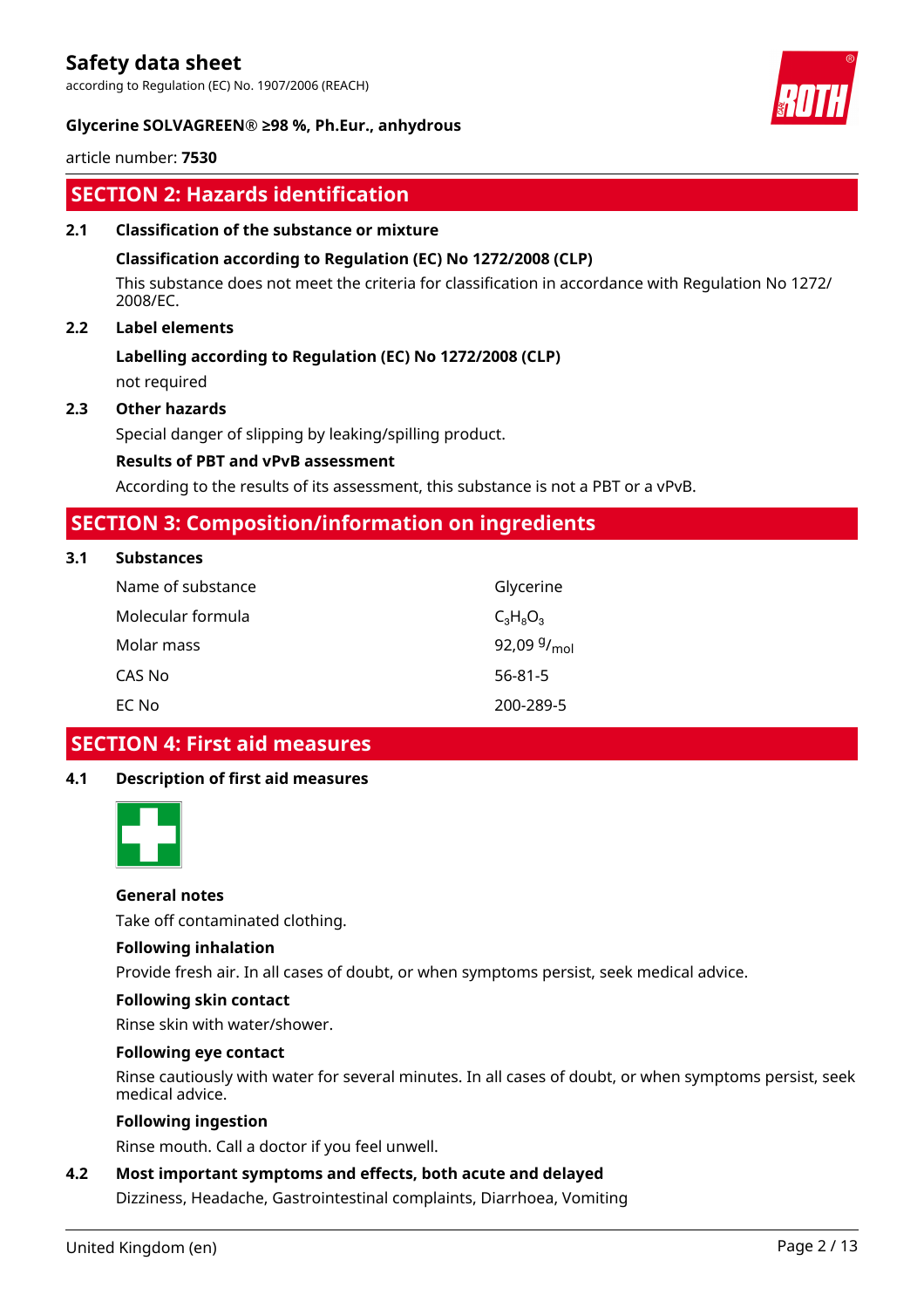according to Regulation (EC) No. 1907/2006 (REACH)



### **Glycerine SOLVAGREEN® ≥98 %, Ph.Eur., anhydrous**

article number: **7530**

### **4.3 Indication of any immediate medical attention and special treatment needed** none

# **SECTION 5: Firefighting measures**

### **5.1 Extinguishing media**



### **Suitable extinguishing media**

co-ordinate firefighting measures to the fire surroundings water spray, alcohol resistant foam, dry extinguishing powder, BC-powder, carbon dioxide ( $CO<sub>2</sub>$ )

### **Unsuitable extinguishing media**

water jet

### **5.2 Special hazards arising from the substance or mixture**

Combustible. Vapours are heavier than air, spread along floors and form explosive mixtures with air.

### **Hazardous combustion products**

In case of fire may be liberated: Carbon monoxide (CO), Carbon dioxide (CO₂)

### **5.3 Advice for firefighters**

In case of fire and/or explosion do not breathe fumes. Fight fire with normal precautions from a reasonable distance. Wear self-contained breathing apparatus.

### **SECTION 6: Accidental release measures**

**6.1 Personal precautions, protective equipment and emergency procedures**



### **For non-emergency personnel**

No special measures are necessary.

### **6.2 Environmental precautions**

Keep away from drains, surface and ground water.

### **6.3 Methods and material for containment and cleaning up**

### **Advice on how to contain a spill**

Covering of drains.

### **Other information relating to spills and releases**

Place in appropriate containers for disposal.

### **6.4 Reference to other sections**

Hazardous combustion products: see section 5. Personal protective equipment: see section 8. Incompatible materials: see section 10. Disposal considerations: see section 13.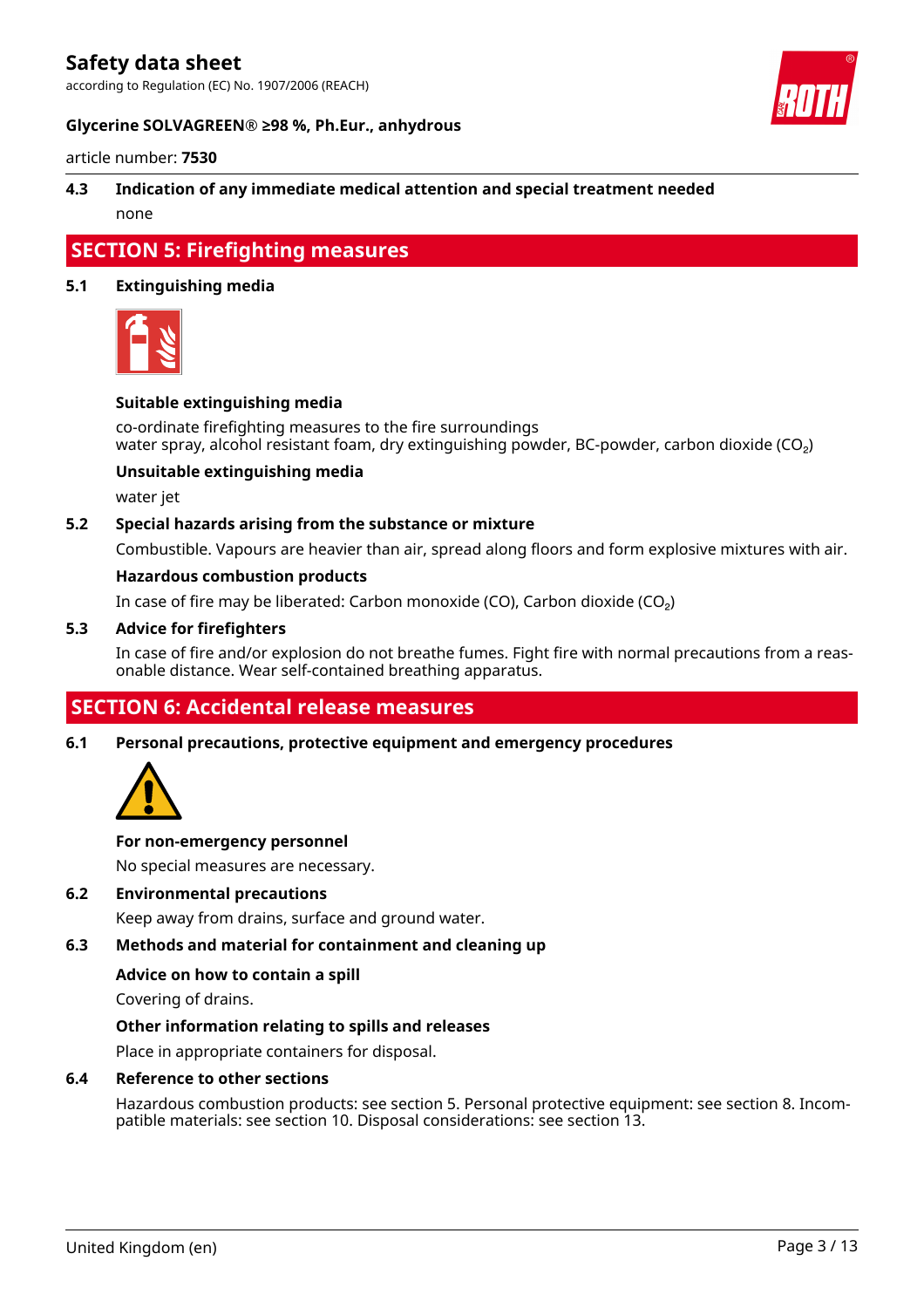according to Regulation (EC) No. 1907/2006 (REACH)



### **Glycerine SOLVAGREEN® ≥98 %, Ph.Eur., anhydrous**

article number: **7530**

### **SECTION 7: Handling and storage**

**7.1 Precautions for safe handling**

Provision of sufficient ventilation.

### **Advice on general occupational hygiene**

Keep away from food, drink and animal feedingstuffs.

### **7.2 Conditions for safe storage, including any incompatibilities**

Keep container tightly closed.

### **Incompatible substances or mixtures**

Observe hints for combined storage.

### **Consideration of other advice:**

### **Specific designs for storage rooms or vessels**

Recommended storage temperature: 15 – 25 °C

**7.3 Specific end use(s)**

No information available.

### **SECTION 8: Exposure controls/personal protection**

### **8.1 Control parameters**

### **National limit values**

### **Occupational exposure limit values (Workplace Exposure Limits)**

| $ $ Cou<br>ntr/<br>$\overline{\mathbf{v}}$ | <b>Name of agent</b> | <b>CAS No</b> | Identi-<br>fier | <b>TW</b><br>A<br><b>Lpp</b><br>$m$ ] | <b>TWA</b><br>[mq/<br>$\lfloor m^3 \rfloor$ | <b>STE</b><br>L<br><b>[pp</b><br>$m$ ] | <b>STEL</b><br>[mq/<br>m <sup>3</sup> | <b>Ceil</b><br>ing-<br>∽<br><b>Ipp</b><br>m | Ceil-<br>'ing-C<br>[mg/<br>$\left[\mathsf{m}^{\mathsf{s}}\right]$ | Nota-<br>tion | <b>Source</b> |
|--------------------------------------------|----------------------|---------------|-----------------|---------------------------------------|---------------------------------------------|----------------------------------------|---------------------------------------|---------------------------------------------|-------------------------------------------------------------------|---------------|---------------|
| GB                                         | glycerol             | 56-81-5       | WEL             |                                       | 10                                          |                                        |                                       |                                             |                                                                   | mist          | EH40/<br>2005 |

**Notation**<br>Ceiling-C

Ceiling-C Ceiling value is a limit value above which exposure should not occur

mist As mists<br>STEL Short-ter Short-term exposure limit: a limit value above which exposure should not occur and which is related to a 15minute period (unless otherwise specified)

TWA Time-weighted average (long-term exposure limit): measured or calculated in relation to a reference period of 8 hours time-weighted average (unless otherwise specified)

### **Human health values**

#### **Relevant DNELs and other threshold levels Endpoint Threshold level Protection goal, route of exposure Used in Exposure time** DNEL | 56 mg/m<sup>3</sup> | human, inhalatory | worker (industry) | chronic - local effects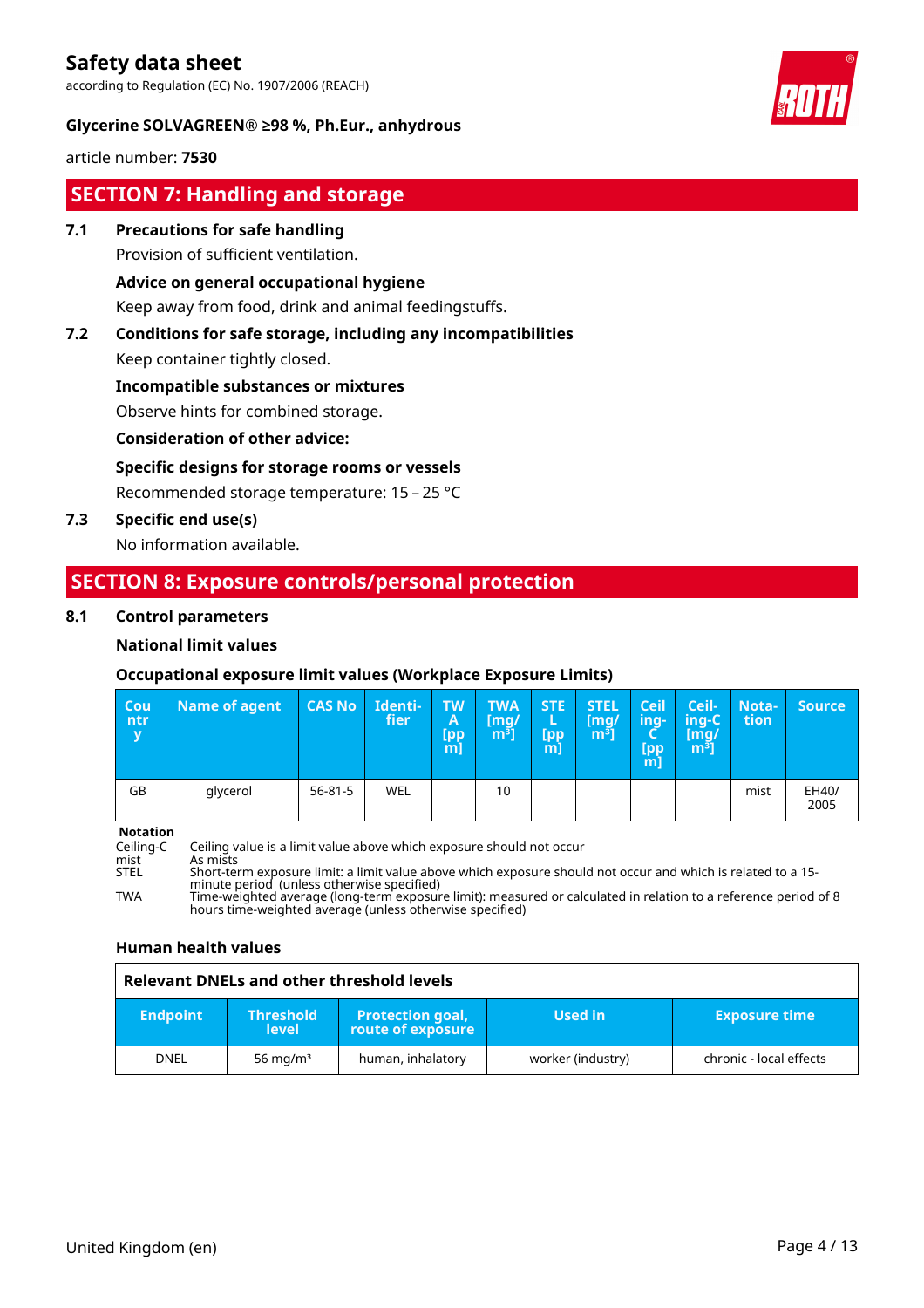according to Regulation (EC) No. 1907/2006 (REACH)



### **Glycerine SOLVAGREEN® ≥98 %, Ph.Eur., anhydrous**

article number: **7530**

|                                                  | <b>Environmental values</b>                      |                       |                                       |                              |  |  |  |
|--------------------------------------------------|--------------------------------------------------|-----------------------|---------------------------------------|------------------------------|--|--|--|
|                                                  | <b>Relevant PNECs and other threshold levels</b> |                       |                                       |                              |  |  |  |
| End-<br>point                                    | <b>Threshold</b><br>level                        | <b>Organism</b>       | <b>Environmental com-</b><br>partment |                              |  |  |  |
| <b>PNEC</b>                                      | $8,85 \frac{mg}{l}$                              | aquatic organisms     | water                                 | intermittent release         |  |  |  |
| <b>PNEC</b>                                      | $0,885 \text{ mg}$ /                             | aquatic organisms     | freshwater                            | short-term (single instance) |  |  |  |
| <b>PNEC</b>                                      | $0,088 \text{ mg}$ /                             | aquatic organisms     | marine water                          | short-term (single instance) |  |  |  |
| <b>PNEC</b>                                      | 1.000 $mg/1$                                     | aquatic organisms     | sewage treatment plant<br>(STP)       | short-term (single instance) |  |  |  |
| <b>PNEC</b>                                      | 3,3 $mg/_{kq}$                                   | aquatic organisms     | freshwater sediment                   | short-term (single instance) |  |  |  |
| 0,33 $mg/kq$<br><b>PNEC</b><br>aquatic organisms |                                                  | marine sediment       | short-term (single instance)          |                              |  |  |  |
| <b>PNEC</b>                                      | $0,141 \frac{mg}{ka}$                            | terrestrial organisms | soil                                  | short-term (single instance) |  |  |  |

### **8.2 Exposure controls**

### **Individual protection measures (personal protective equipment)**

### **Eye/face protection**



Use safety goggle with side protection.

### **Skin protection**



### **• hand protection**

Wear suitable gloves. Chemical protection gloves are suitable, which are tested according to EN 374.

### **• type of material**

NBR (Nitrile rubber)

#### **• material thickness**

>0,11 mm

### **• breakthrough times of the glove material**

>480 minutes (permeation: level 6)

#### **• other protection measures**

Take recovery periods for skin regeneration. Preventive skin protection (barrier creams/ointments) is recommended.

### **Respiratory protection**

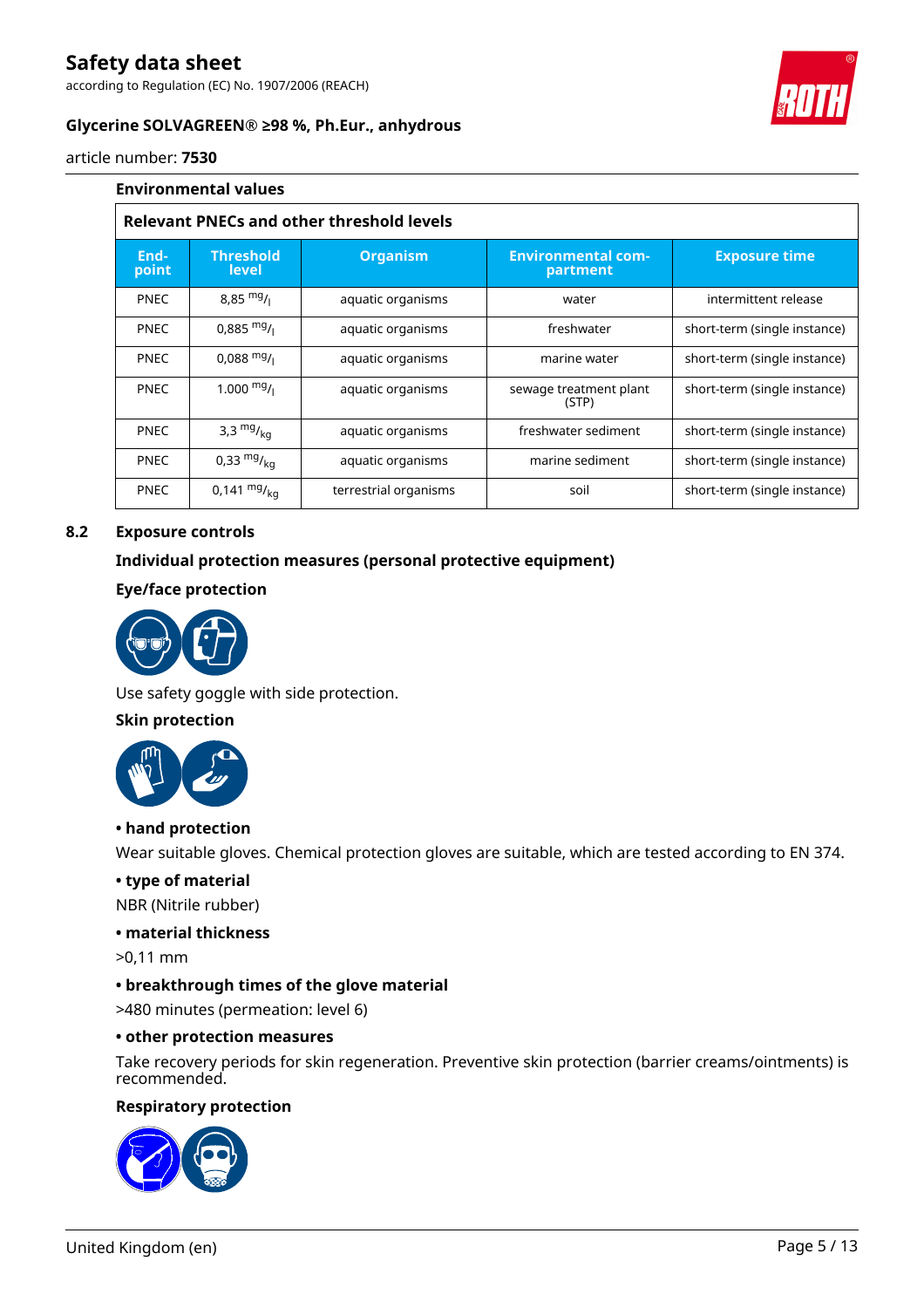### **Glycerine SOLVAGREEN® ≥98 %, Ph.Eur., anhydrous**

#### article number: **7530**

Respiratory protection necessary at: Aerosol or mist formation. Type: A (against organic gases and vapours with a boiling point of  $> 65$  °C, colour code: Brown).

#### **Environmental exposure controls**

Keep away from drains, surface and ground water.

## **SECTION 9: Physical and chemical properties**

| 9.1 | Information on basic physical and chemical properties       |                                                              |  |  |  |  |
|-----|-------------------------------------------------------------|--------------------------------------------------------------|--|--|--|--|
|     | Physical state                                              | liquid                                                       |  |  |  |  |
|     | Form                                                        | viscous                                                      |  |  |  |  |
|     | Colour                                                      | colourless                                                   |  |  |  |  |
|     | Odour                                                       | odourless                                                    |  |  |  |  |
|     | Melting point/freezing point                                | 18 – 20 °C at 1.013 hPa (ECHA)                               |  |  |  |  |
|     | Boiling point or initial boiling point and boiling<br>range | 290 °C (ECHA)                                                |  |  |  |  |
|     | Flammability                                                | this material is combustible, but will not ignite<br>readily |  |  |  |  |
|     | Lower and upper explosion limit                             | 2,6 vol% - 11,3 vol%                                         |  |  |  |  |
|     | Flash point                                                 | 199 °C at 1.013 hPa                                          |  |  |  |  |
|     | Auto-ignition temperature                                   | 370 °C (ECHA)                                                |  |  |  |  |
|     | Decomposition temperature                                   | >290 °C                                                      |  |  |  |  |
|     | pH (value)                                                  | 6,5 - 8,5 (in aqueous solution: 500 $9/$ , 20 °C)            |  |  |  |  |
|     | Kinematic viscosity                                         | 1.186 $\frac{mm^2}{s}$ at 20 °C                              |  |  |  |  |
|     | Solubility(ies)                                             |                                                              |  |  |  |  |
|     | Water solubility                                            | miscible in any proportion                                   |  |  |  |  |
|     | Partition coefficient                                       |                                                              |  |  |  |  |
|     | Partition coefficient n-octanol/water (log value):          | -1,75 (pH value: 7,4, 25 °C) (ECHA)                          |  |  |  |  |
|     | Vapour pressure                                             | <0,1 hPa at 20 °C                                            |  |  |  |  |
|     | Density                                                     | 1,263 – 1,265 $9/_{cm^3}$ at 20 °C                           |  |  |  |  |
|     | Relative vapour density                                     | 3,17 at 20 $^{\circ}$ C (air = 1)                            |  |  |  |  |
|     | Particle characteristics                                    | not relevant (liquid)                                        |  |  |  |  |
|     | Other safety parameters                                     |                                                              |  |  |  |  |
|     | Oxidising properties                                        | none                                                         |  |  |  |  |
|     |                                                             |                                                              |  |  |  |  |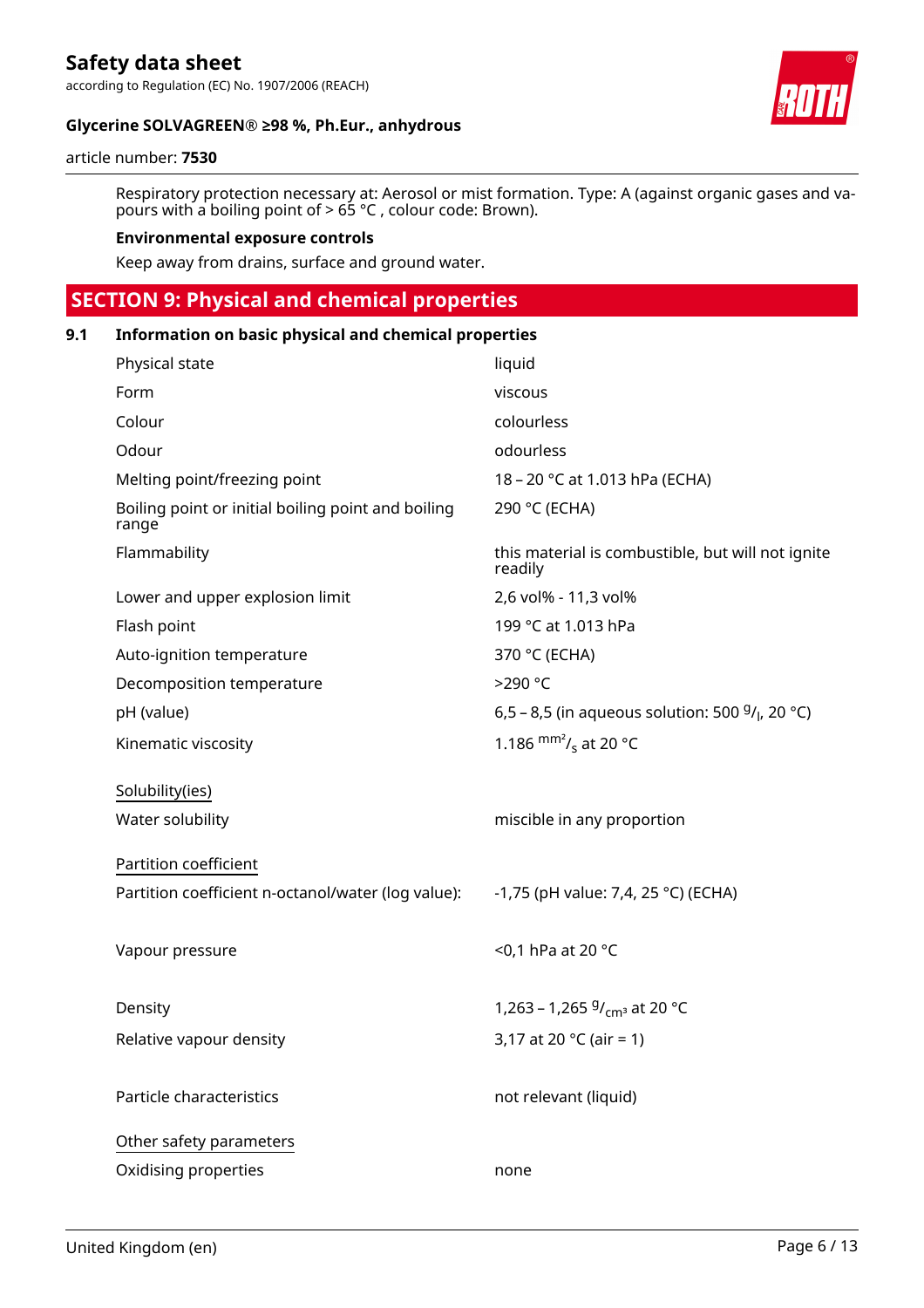### **Glycerine SOLVAGREEN® ≥98 %, Ph.Eur., anhydrous**

article number: **7530**

### **9.2 Other information**

Information with regard to physical hazard classes:

Other safety characteristics:

Temperature class (EU, acc. to ATEX) T2

hazard classes acc. to GHS (physical hazards): not relevant

Miscibility completely miscible with water

Maximum permissible surface temperature on the equipment: 300°C

### **SECTION 10: Stability and reactivity**

### **10.1 Reactivity**

This material is not reactive under normal ambient conditions.

### **If heated**

Vapours may form explosive mixtures with air.

### **10.2 Chemical stability**

The material is stable under normal ambient and anticipated storage and handling conditions of temperature and pressure.

### **10.3 Possibility of hazardous reactions**

**Violent reaction with:** strong oxidiser, Chlorine, Peroxides, Hydrogen peroxide, Permanganates, Chromium(VI) oxide, Sulphuric acid, Nitric acid, Perchlorates, => Explosive properties

#### **10.4 Conditions to avoid**

Keep away from heat. Decompostion takes place from temperatures above: >290 °C.

#### **10.5 Incompatible materials**

There is no additional information.

### **10.6 Hazardous decomposition products**

Hazardous combustion products: see section 5.

### **SECTION 11: Toxicological information**

### **11.1 Information on hazard classes as defined in Regulation (EC) No 1272/2008**

### **Classification according to GHS (1272/2008/EC, CLP)**

This substance does not meet the criteria for classification in accordance with Regulation No 1272/ 2008/EC.

### **Acute toxicity**

Shall not be classified as acutely toxic.

| <b>Acute toxicity</b> |                 |                         |                |               |               |  |  |
|-----------------------|-----------------|-------------------------|----------------|---------------|---------------|--|--|
| <b>Exposure route</b> | <b>Endpoint</b> | <b>Value</b>            | <b>Species</b> | <b>Method</b> | <b>Source</b> |  |  |
| dermal                | LD50            | $>10.000 \frac{mg}{kg}$ | rabbit         |               | <b>TOXNET</b> |  |  |
| oral                  | LD50            | 12.600 $mg/kq$          | rat            |               | <b>TOXNET</b> |  |  |

### **Skin corrosion/irritation**

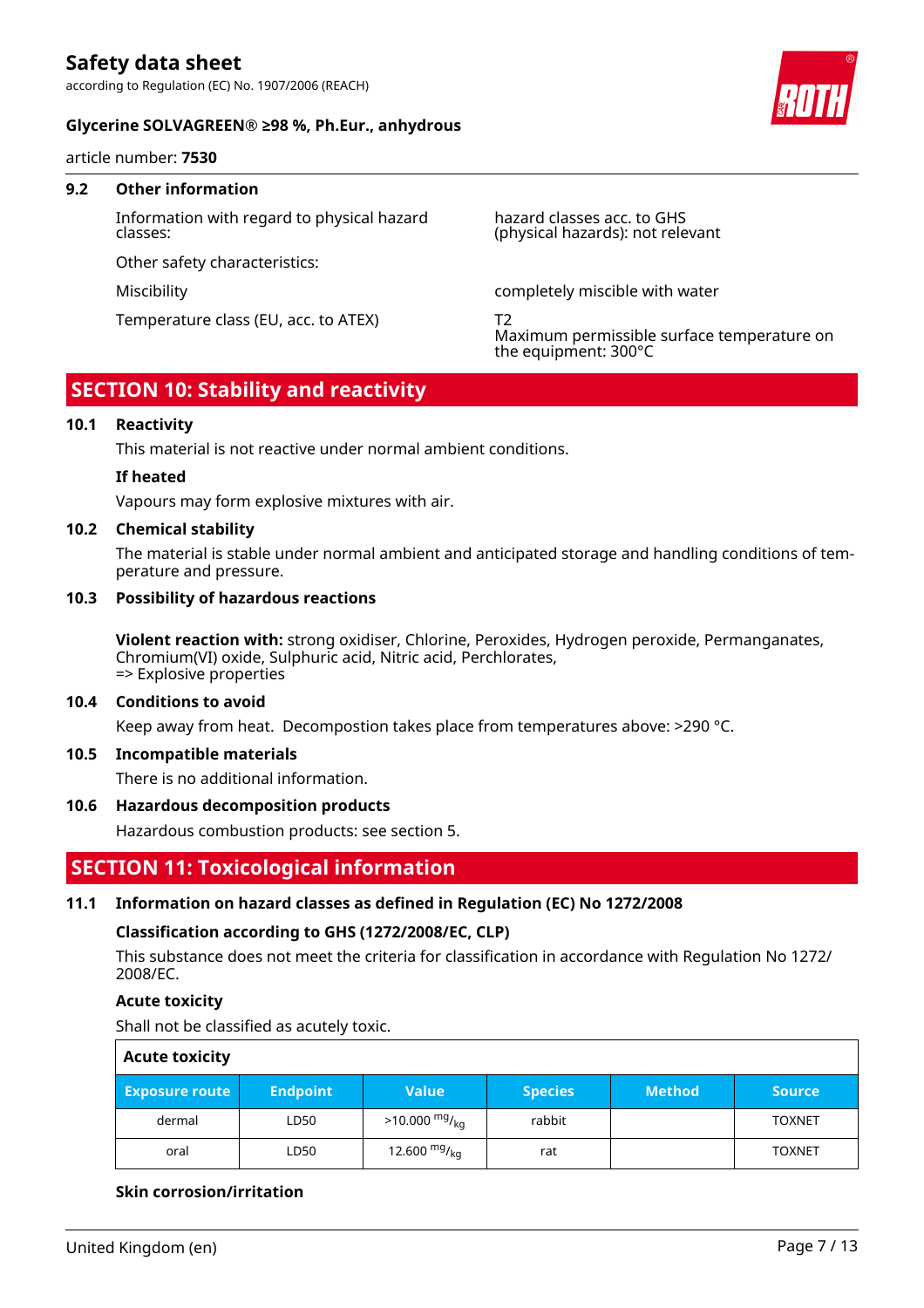according to Regulation (EC) No. 1907/2006 (REACH)

### **Glycerine SOLVAGREEN® ≥98 %, Ph.Eur., anhydrous**



article number: **7530**

Shall not be classified as corrosive/irritant to skin. **Serious eye damage/eye irritation** Shall not be classified as seriously damaging to the eye or eye irritant. **Respiratory or skin sensitisation** Shall not be classified as a respiratory or skin sensitiser. **Germ cell mutagenicity** Shall not be classified as germ cell mutagenic. **Carcinogenicity** Shall not be classified as carcinogenic. **Reproductive toxicity** Shall not be classified as a reproductive toxicant. **Specific target organ toxicity - single exposure** Shall not be classified as a specific target organ toxicant (single exposure). **Specific target organ toxicity - repeated exposure** Shall not be classified as a specific target organ toxicant (repeated exposure). **Aspiration hazard** Shall not be classified as presenting an aspiration hazard. **Symptoms related to the physical, chemical and toxicological characteristics • If swallowed** diarrhoea, vomiting, gastrointestinal complaints **• If in eyes** slightly irritant but not relevant for classification **• If inhaled** dizziness, headache, slightly irritant but not relevant for classification **• If on skin** Frequently or prolonged contact with skin may cause dermal irritation **• Other information** none **11.2 Endocrine disrupting properties** Not listed. **11.3 Information on other hazards** There is no additional information.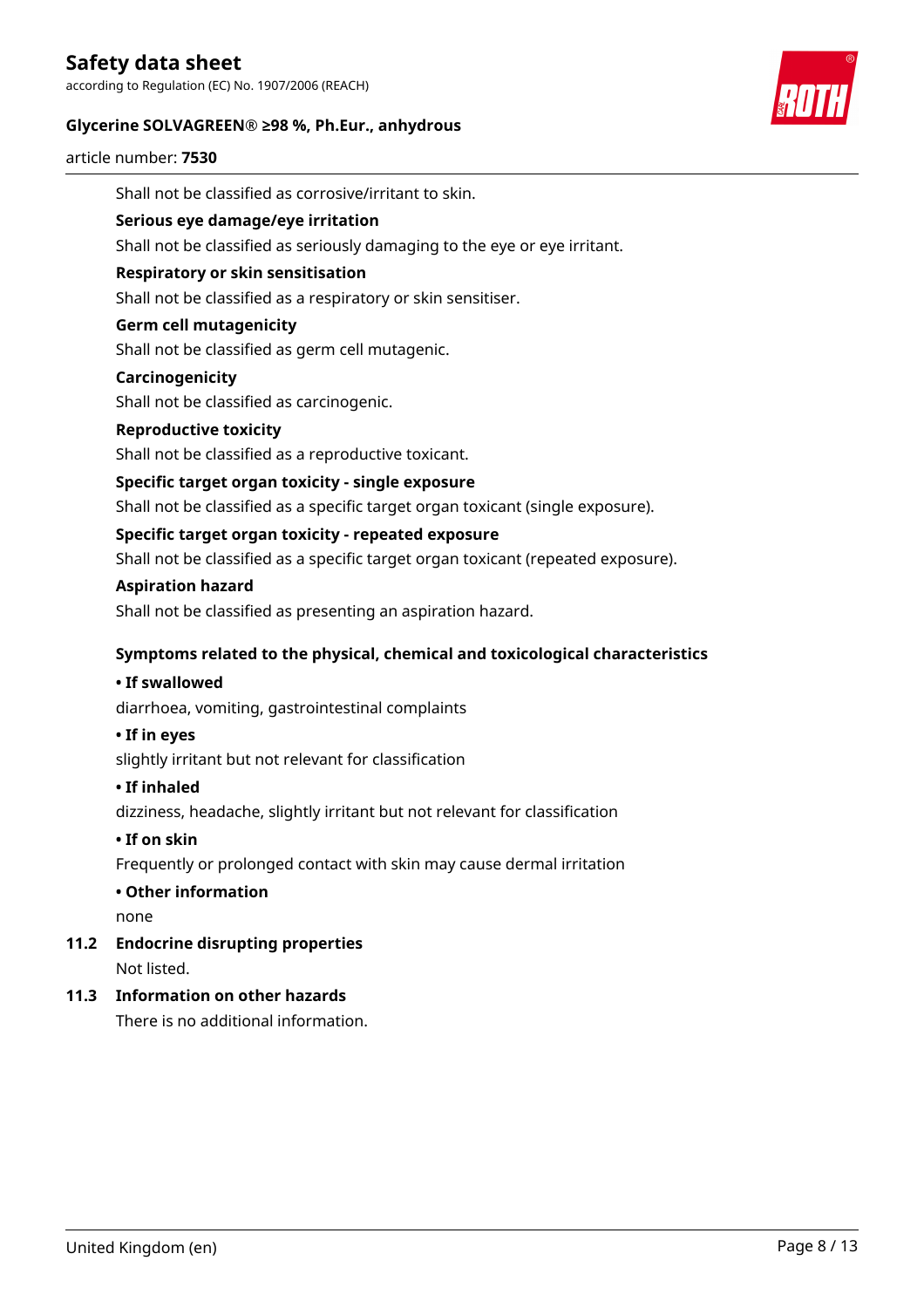according to Regulation (EC) No. 1907/2006 (REACH)



### **Glycerine SOLVAGREEN® ≥98 %, Ph.Eur., anhydrous**

### article number: **7530**

# **SECTION 12: Ecological information**

### **12.1 Toxicity**

Shall not be classified as hazardous to the aquatic environment.

### **Aquatic toxicity (acute)**

| <b>Endpoint</b> | <b>Value</b>  | <b>Species</b>                           | <b>Source</b> | <b>Exposure</b><br>time |  |  |
|-----------------|---------------|------------------------------------------|---------------|-------------------------|--|--|
| LC50            | 54.000 $mg/1$ | rainbow trout (Onco-<br>rhynchus mykiss) | <b>ECHA</b>   | 96 h                    |  |  |

### **Biodegradation**

The substance is readily biodegradable.

### **12.2 Process of degradability**

Theoretical Oxygen Demand: 1,217 g/<sub>g</sub> Theoretical Carbon Dioxide: 1,434 <sup>mg</sup>/<sub>mg</sub>

| <b>Process of degradability</b> |                         |      |  |  |  |
|---------------------------------|-------------------------|------|--|--|--|
| <b>Process</b>                  | <b>Degradation rate</b> | Time |  |  |  |
| biotic/abiotic                  | 63%                     | 14 d |  |  |  |

### **12.3 Bioaccumulative potential**

Does not significantly accumulate in organisms.

| n-octanol/water (log KOW) | -1,75 (pH value: 7,4, 25 °C) (ECHA) |
|---------------------------|-------------------------------------|
|---------------------------|-------------------------------------|

### **12.4 Mobility in soil**

Data are not available.

### **12.5 Results of PBT and vPvB assessment** Data are not available.

**12.6 Endocrine disrupting properties** Not listed.

**12.7 Other adverse effects**

Data are not available.

### **SECTION 13: Disposal considerations**

### **13.1 Waste treatment methods**



Consult the appropriate local waste disposal expert about waste disposal.

### **Sewage disposal-relevant information**

Do not empty into drains.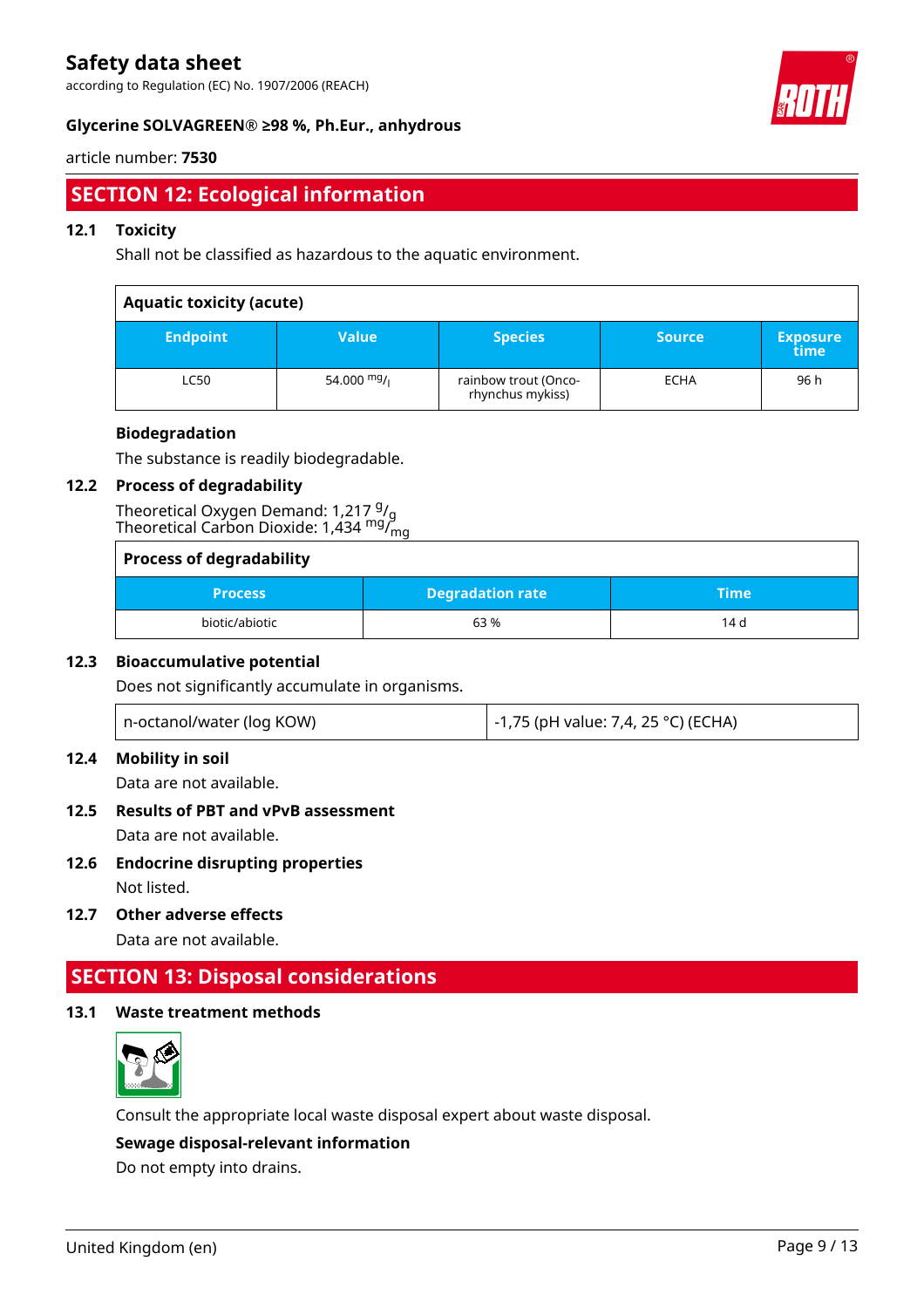### **Glycerine SOLVAGREEN® ≥98 %, Ph.Eur., anhydrous**



article number: **7530**

### **13.2 Relevant provisions relating to waste**

The allocation of waste identity numbers/waste descriptions must be carried out according to the EEC, specific to the industry and process. Waste catalogue ordinance (Germany).

#### **13.3 Remarks**

Waste shall be separated into the categories that can be handled separately by the local or national waste management facilities. Please consider the relevant national or regional provisions.

### **SECTION 14: Transport information**

- **14.1 UN number or ID number not subject to transport regulations**
- **14.2 UN proper shipping name not assigned not** assigned
- **14.3 Transport hazard class(es)** none
- **14.4 Packing group not assigned**
- **14.5 Environmental hazards** non-environmentally hazardous acc. to the dan-

### **14.6 Special precautions for user**

There is no additional information.

### **14.7 Maritime transport in bulk according to IMO instruments**

The cargo is not intended to be carried in bulk.

### **14.8 Information for each of the UN Model Regulations**

### **Transport of dangerous goods by road, rail and inland waterway (ADR/RID/ADN) - Additional information**

gerous goods regulations

Not subject to ADR, RID and ADN.

**International Maritime Dangerous Goods Code (IMDG) - Additional information** Not subject to IMDG.

**International Civil Aviation Organization (ICAO-IATA/DGR) - Additional information** Not subject to ICAO-IATA.

### **SECTION 15: Regulatory information**

**15.1 Safety, health and environmental regulations/legislation specific for the substance or mixture**

**Relevant provisions of the European Union (EU)**

**Restrictions according to REACH, Annex XVII**

not listed

**List of substances subject to authorisation (REACH, Annex XIV)/SVHC - candidate list** Not listed.

**Seveso Directive**

| 2012/18/EU (Seveso III) |                                              |                                                                                            |              |  |  |  |  |
|-------------------------|----------------------------------------------|--------------------------------------------------------------------------------------------|--------------|--|--|--|--|
| <b>No</b>               | <b>Dangerous substance/hazard categories</b> | Qualifying quantity (tonnes) for the application of lower and upper-tier re-<br>quirements | <b>Notes</b> |  |  |  |  |
|                         | not assigned                                 |                                                                                            |              |  |  |  |  |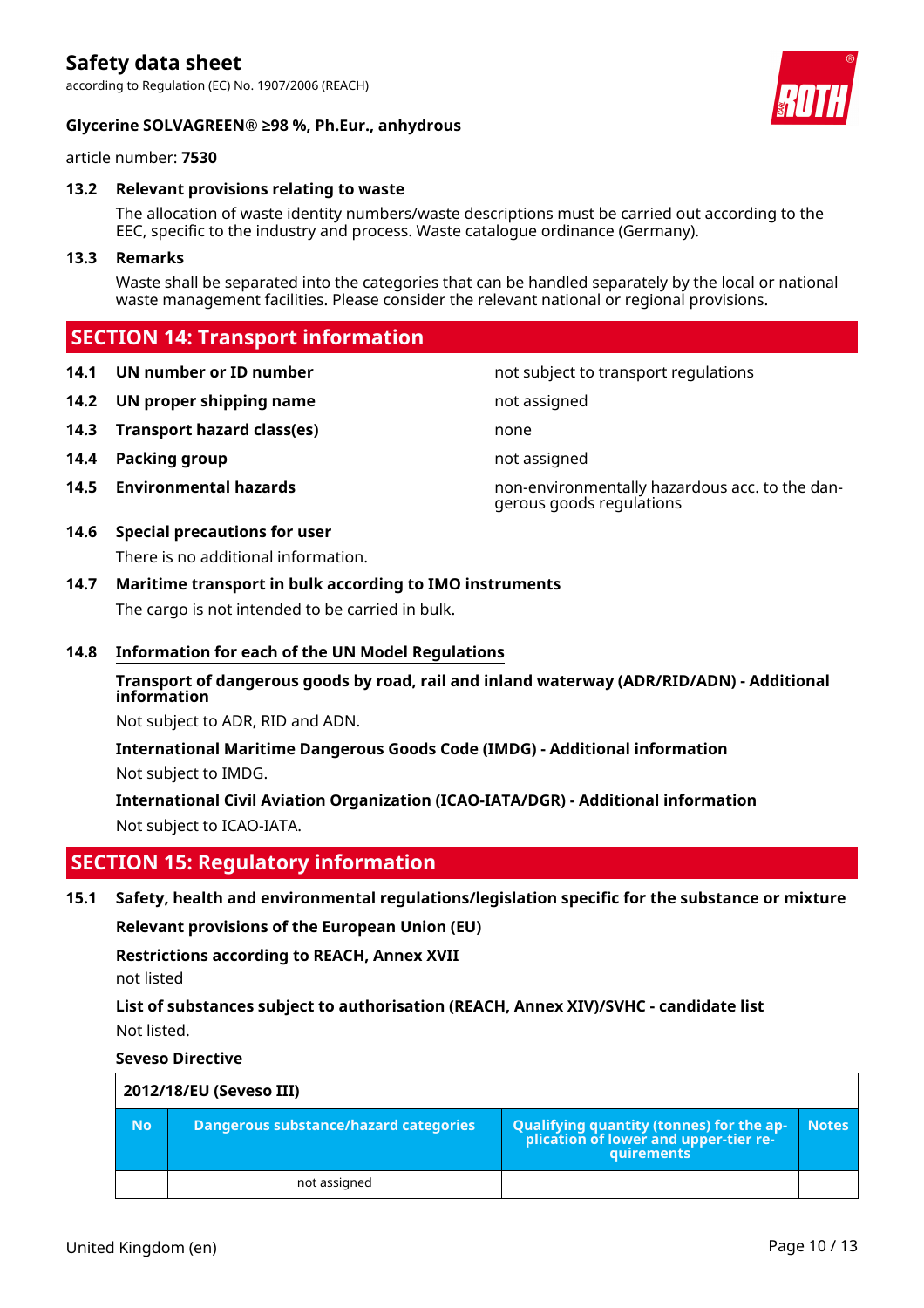according to Regulation (EC) No. 1907/2006 (REACH)





#### article number: **7530**

| <b>Deco-Paint Directive</b> |                       |  |  |  |
|-----------------------------|-----------------------|--|--|--|
| ∣ VOC content               | 0 %<br>0 <sup>9</sup> |  |  |  |

### **Industrial Emissions Directive (IED)**

| VOC content | 0 %  |
|-------------|------|
| VOC content | 09/1 |

#### **Directive on the restriction of the use of certain hazardous substances in electrical and electronic equipment (RoHS)**

not listed

### **Regulation concerning the establishment of a European Pollutant Release and Transfer Register (PRTR)**

not listed

### **Water Framework Directive (WFD)**

not listed

### **Regulation on the marketing and use of explosives precursors**

not listed

### **Regulation on drug precursors**

not listed

### **Regulation on substances that deplete the ozone layer (ODS)**

not listed

### **Regulation concerning the export and import of hazardous chemicals (PIC)**

not listed

### **Regulation on persistent organic pollutants (POP)**

not listed

### **National inventories**

| <b>Country</b> | <b>Inventory</b> | <b>Status</b>       |
|----------------|------------------|---------------------|
| AU             | <b>AICS</b>      | substance is listed |
| CA             | <b>DSL</b>       | substance is listed |
| <b>CN</b>      | <b>IECSC</b>     | substance is listed |
| EU             | ECSI             | substance is listed |
| EU             | REACH Reg.       | substance is listed |
| JP             | <b>CSCL-ENCS</b> | substance is listed |
| KR             | <b>KECI</b>      | substance is listed |
| МX             | <b>INSQ</b>      | substance is listed |
| NZ             | NZIOC            | substance is listed |
| PH             | <b>PICCS</b>     | substance is listed |
| TR             | <b>CICR</b>      | substance is listed |
| TW             | <b>TCSI</b>      | substance is listed |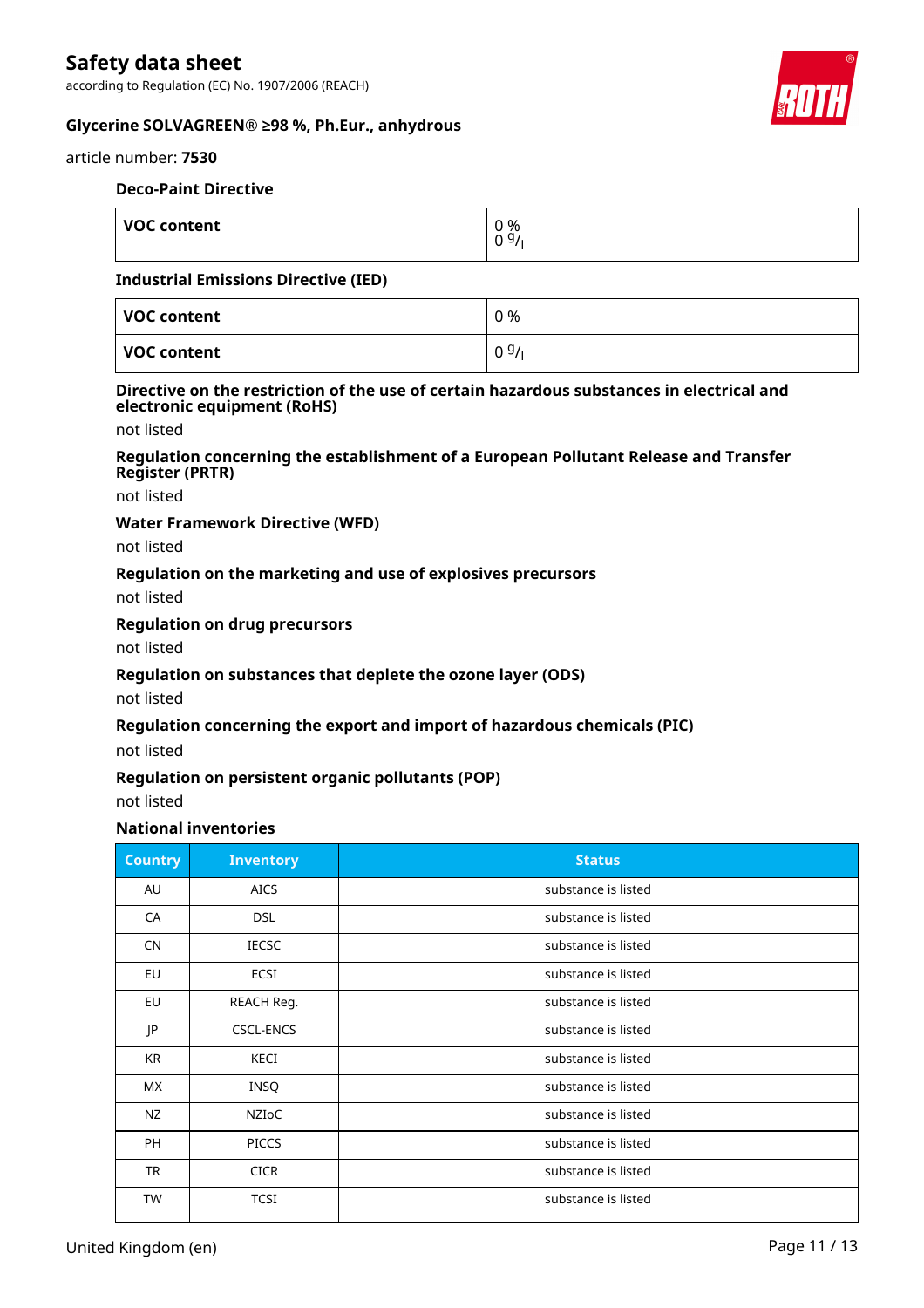according to Regulation (EC) No. 1907/2006 (REACH)



### **Glycerine SOLVAGREEN® ≥98 %, Ph.Eur., anhydrous**

#### article number: **7530**

| <b>Country</b>                                                                                                                            | <b>Inventory</b>                                                                                                                                                                                                                                                                                                                                                                                                           | <b>Status</b>                                                                                                                                                                                            |
|-------------------------------------------------------------------------------------------------------------------------------------------|----------------------------------------------------------------------------------------------------------------------------------------------------------------------------------------------------------------------------------------------------------------------------------------------------------------------------------------------------------------------------------------------------------------------------|----------------------------------------------------------------------------------------------------------------------------------------------------------------------------------------------------------|
| US                                                                                                                                        | <b>TSCA</b>                                                                                                                                                                                                                                                                                                                                                                                                                | substance is listed                                                                                                                                                                                      |
| Legend<br><b>AICS</b><br><b>CICR</b><br>CSCL-ENCS<br>DSL<br>ECSI<br>IECSC<br><b>INSO</b><br>KECI<br>NZIoC<br>PICCS<br>TCSI<br><b>TSCA</b> | Australian Inventory of Chemical Substances<br>Chemical Inventory and Control Regulation<br>Domestic Substances List (DSL)<br>EC Substance Inventory (EINECS, ELINCS, NLP)<br>National Inventory of Chemical Substances<br>Korea Existing Chemicals Inventory<br>New Zealand Inventory of Chemicals<br>REACH Reg. REACH registered substances<br>Taiwan Chemical Substance Inventory<br><b>Toxic Substance Control Act</b> | List of Existing and New Chemical Substances (CSCL-ENCS)<br>Inventory of Existing Chemical Substances Produced or Imported in China<br>Philippine Inventory of Chemicals and Chemical Substances (PICCS) |

### **15.2 Chemical Safety Assessment**

No Chemical Safety Assessment has been carried out for this substance.

## **SECTION 16: Other information**

### **Indication of changes (revised safety data sheet)**

Alignment to regulation: Regulation (EC) No. 1907/2006 (REACH), amended by 2020/878/EU

| <b>Section</b> | <b>Former entry (text/value)</b>                      | <b>Actual entry (text/value)</b>                                                                                             | Safety-<br>relev-<br>ant |
|----------------|-------------------------------------------------------|------------------------------------------------------------------------------------------------------------------------------|--------------------------|
| 2.2            | Signal word:<br>not required                          |                                                                                                                              | yes                      |
| 2.3            | Other hazards:<br>There is no additional information. | Other hazards:<br>Special danger of slipping by leaking/spilling<br>product.                                                 | yes                      |
| 2.3            |                                                       | Results of PBT and vPvB assessment:<br>According to the results of its assessment, this<br>substance is not a PBT or a vPvB. | yes                      |

### Restructuring: section 9, section 14

### **Abbreviations and acronyms**

| Abbr.       | <b>Descriptions of used abbreviations</b>                                                                                                                                                                                       |
|-------------|---------------------------------------------------------------------------------------------------------------------------------------------------------------------------------------------------------------------------------|
| <b>ADN</b>  | Accord européen relatif au transport international des marchandises dangereuses par voies de naviga-<br>tion intérieures (European Agreement concerning the International Carriage of Dangerous Goods by In-<br>land Waterways) |
| <b>ADR</b>  | Accord européen relatif au transport international des marchandises dangereuses par route (European<br>Agreement concerning the International Carriage of Dangerous Goods by Road)                                              |
| CAS         | Chemical Abstracts Service (service that maintains the most comprehensive list of chemical substances)                                                                                                                          |
| Ceiling-C   | Ceiling value                                                                                                                                                                                                                   |
| <b>CLP</b>  | Regulation (EC) No 1272/2008 on classification, labelling and packaging of substances and mixtures                                                                                                                              |
| <b>DGR</b>  | Dangerous Goods Regulations (see IATA/DGR)                                                                                                                                                                                      |
| <b>DNEL</b> | Derived No-Effect Level                                                                                                                                                                                                         |
| EC No       | The EC Inventory (EINECS, ELINCS and the NLP-list) is the source for the seven-digit EC number, an identi-<br>fier of substances commercially available within the EU (European Union)                                          |